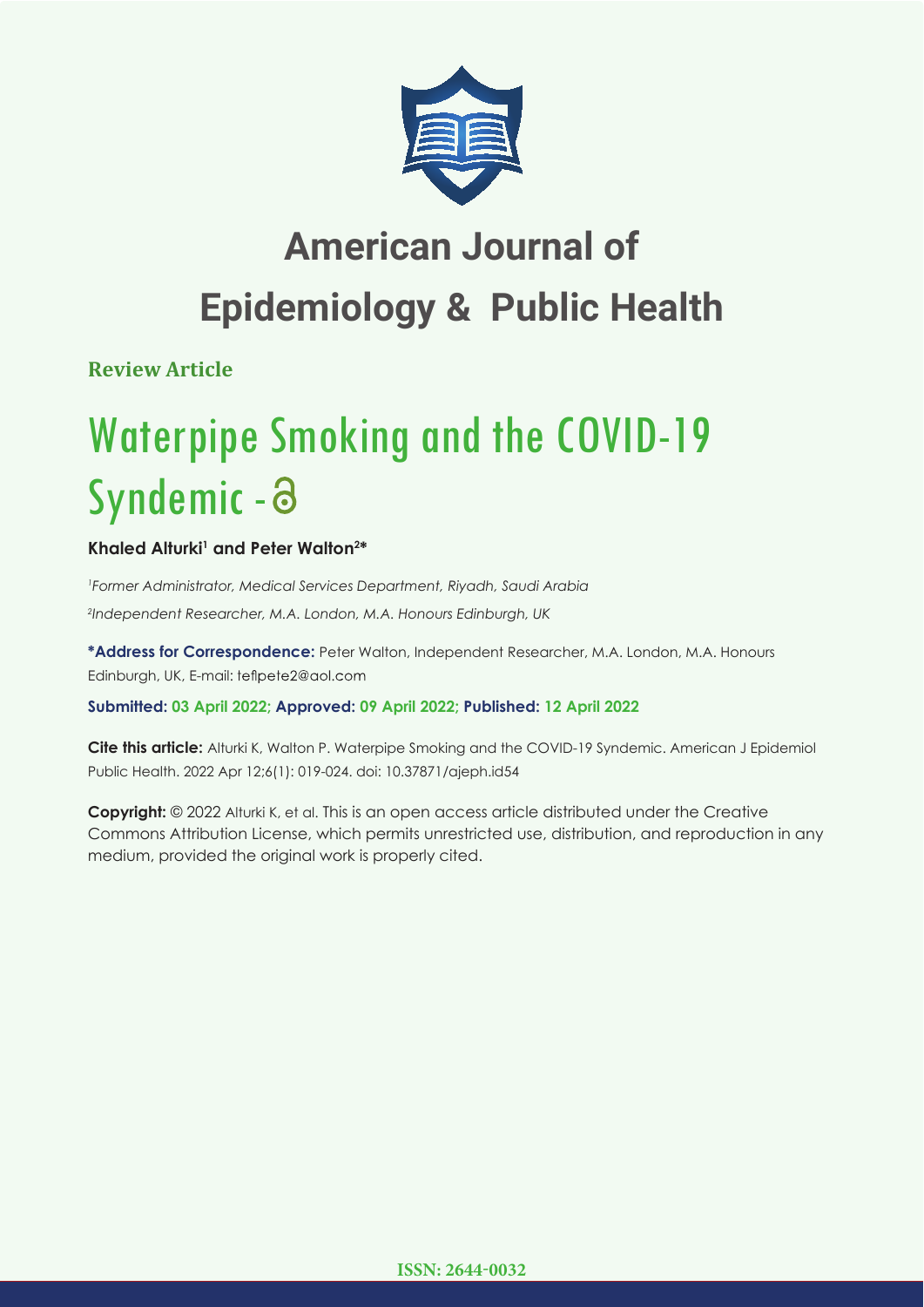#### **ABSTRACT**

This paper aims to provide a background to the phenomenon of waterpipe smoking during the present COVID-19 syndemic. In the context of a syndemic, it seeks to summarise what research findings have revealed to date of the specific dangers of this form of tobacco use in the current situation, in terms of the particular dangers of the use of the apparatus itself, social settings in which waterpipes are smoked, and the perceptions of smokers themselves on the potential harms at this time.

A narrative review, based on a focused search of electronic databases, sought to answer the following research question: does waterpipe smoking increase the risk of transmitting COVID-19 infection? The conclusion reached from the articles reviewed was that (a) they provided strong confirmatory evidence of the specific dangers of transmitting viral infection via the waterpipe apparatus itself and (b) the crowded social milieu of waterpipe cafes facilitated the transmission of the virus. The discussion of the results of the research was then widened to include what is known about the beliefs of smokers in general, and waterpipe smokers in particular, on the health risks of waterpipe smoking and the likely transmission and severity of the COVID-19 virus.

**Keywords:** Syndemic; Waterpipe; Review

#### **INTRODUCTION**

A number of published studies have investigated diverse aspects of the impact of COVID-19 on various aspects of the behaviour of individuals during lockdowns. These include a survey conducted in Italy into eating habits and lifestyle changes [1], sedentary time and behaviour [2] cannabis use in Spain [3] and smoking. Those studies which refer to waterpipe (hookah) smoking behaviour during the COVID-19 syndemic, rather than smoking behaviour in general, were clearly most relevant in attempting to answer the research question.

First, however, the choice of the term syndemic rather than pandemic should be explained [4-6]. What drives the coronavirus to spread through the population of a specific region or country is an interaction of particular political, social, economic and cultural factors. Patterns of social inequality exacerbate the effects of disease and illness, and therefore health provision cannot afford to consider public health solely from a perspective of a biomedical issue. Synergistic failures cannot be omitted from the discussion of forms of tobacco use or a wide range of causes of ill-health, including viral diseases, and how to combat them in the future. For example, an online national survey [7] of over 4000 adolescents and young adults (aged 13-24) was conducted in the USA in May 2020, investigating a possible association between cigarette and e-cigarette use and COVID-19. One finding was that some ethnic groups, especially among African American, Hispanic and other multi-race youth, were at an increased risk of contracting COVID-19. In their communities, crowded living conditions made social distancing difficult, they experienced greater economic stress, having to work in service-industries rather than self-isolate working from home, and problems of accessing health care were all contributory factors. In terms of waterpipe smoking, a study conducted in 2010 in Iran, but only published in 2021, related this practice to educational level, gender and socio-economic status [8]. While there was no significant difference in men of high and low socio-economic status for daily waterpipe smoking, there was a higher prevalence of waterpipe smoking among women of low socio-economic status. The authors attributed this to educational level. Other studies have considered smoking from a syndemic perspective, incorporating factors such as gender, income level and other socio-economic indicators [9-11]. Hence, in a syndemic approach, biomedical aspects cannot be studied in isolation, particularly in the case of communicable diseases.

#### **METHODOLOGY**

This study aimed to provide a background of the potential dangers of waterpipe smoking during the COVID-19 syndemic. In

order to achieve this objective, a narrative review [12] of the literature relating to this topic was conducted from October to December 2021. This review aimed to synthesize existing findings not only on the dangers of wateripe smoking during the syndemic, but also on the behaviour of waterpipe smokers, and official actions to control or influence such behaviour. A comprehensive list articles relating to the practice of waterpipe smoking published since the beginning of the syndemic was compiled up to February 2022. In addition, literature relating to the prevalence of waterpipe smoking prior to the start of the syndemic was also consulted, to provide a necessary background for the evaluation of recent changes.

A search was made of electronic databases, to include both primary studies and systematic reviews. PubMed, ISI Web of Science, CrossRef and the World Health Organisation (WHO) websites were searched from 1990 to December 2021. KA and PW conducted this search and a cross-referenced short list of 76 articles was compiled, based on the following search terms: waterpipe smoking, hookah, COVID-19, health effects. Not all studies were excluded which related to cigarette smoking and COVID-19 – in particular, the abstracts of articles which examined smoking and health behaviour during the syndemic were reviewed and, where relevant to the objective of this paper, were included in the final shortlist. Out of 76 screened articles, a final list of 49 was selected for inclusion in this review. In terms of the data extraction, author, year/month of publication, type of study and design, sample size, duration of the study, the setting and principal outcomes were all recorded.

#### **RESULTS**

It has been argued [13] that waterpipe smoking is associated with an increased risk of transmitting the COVID-19 virus. As circumstantial evidence for this, those authors cite a study [14] which investigated the link between Middle East Respiratory Syndrome coronavirus (MERS) and waterpipe smoking. This was a surveillance study, testing samples from almost 2,500 waterpipe hoses throughout several regions in Saudi Arabia. Repeated sampling was carried out between winter 2015 and spring 2016 at cafes near sites of MERS-CoV emergence. The screening results for the presence of MERS-CoV were negative. The authors concede that these results may be the result of inadequate sampling. There is thus no firm evidence to date of a direct association between waterpipe smoking and the transmission of COVID-19. However, despite the need for more research, the WHO is urging that strict measures be imposed in member countries to ban the use of waterpipes [15] as one of the necessary measures to control the transmission of the virus.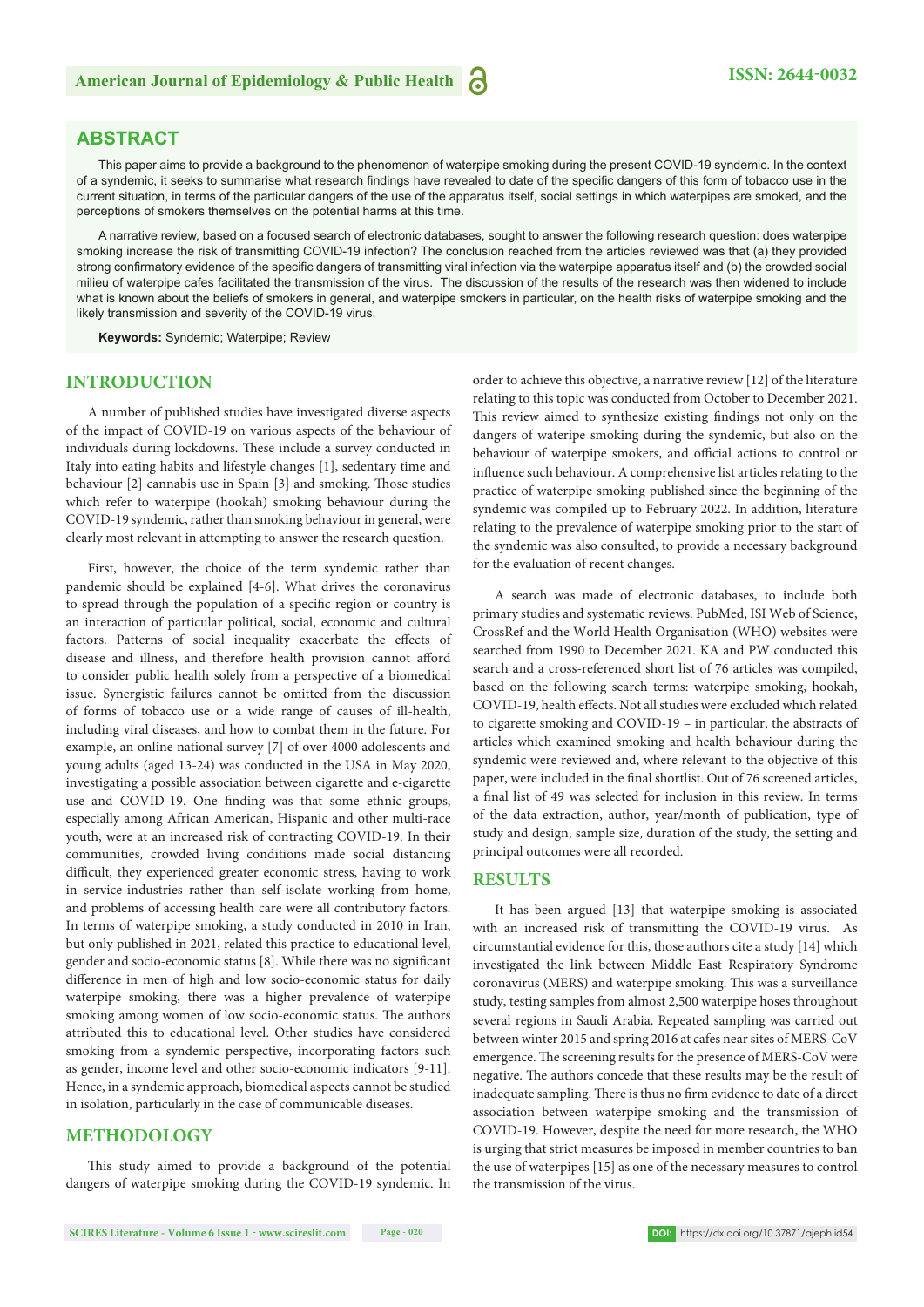## American Journal of Epidemiology & Public Health **3 ISSN: 2644-0032**

There are a number of reasons why the WHO is concerned about changing the behaviour of waterpipe smoking specifically in the context of the present syndemic. Of the direct association which is posited between this practice and viral transmission, both in the case of the MERS-CoV study [13] and more generally by the WHO [15,16], the following reasons are given. Firstly, the smoking of waterpipes in cafes presupposes communal use – the sharing of a single mouthpiece and hose, and the impossibility of physical distancing in this social environment. Secondly, in waterpipe cafes, one study [14] noted the lack of routine cleaning of the waterpipes after each smoking session, further increasing the risk of transmission of infectious microbial agents. In addition, these cafes throughout the world tend to be densely occupied and badly ventilated [17]. Another study [18] noted that sharing a waterpipe contributes to a range of tuberculosis, viral and bacterial infections when an infected user shares a mouthpiece with non-infected individuals through the transmission of oral secretions.

Findings from various studies, of course, precede the COVID-19 syndemic. Corroborative evidence is provided, in the context of COVID-19, in a Far Eastern study [19]. This was a convenience sampling study conducted in the Lao People's Democratic Republic in July 2011 where, although the waterpipe has a simple bamboo construction, the parts still perform the same function as the Eastern Mediterranean waterpipe. In this study, samples were taken from the water bowl of the waterpipe, and the field assessment of water quality indicators showed that the water inside the Lao waterpipes had the potential to be contaminated by various types of micro-organisms. In addition to microbial mechanisms, infectious disease exposure – such as to the transmission of viruses – was identified as a potential risk. The COVID-19 virus thrives in dark, humid environments and will be spread through communal use in the smoking process.

In Turkey, one study [20] analysed culture samples from 182 waterpipes used in public places. The inside and outside of the mouthpiece were sampled, along with water from the waterpipe bowl. The mouthpiece - inside and outside - and the handle were found to be the most affected parts in terms of bacterial contamination. The role played by hand contact is evident in the results found from analysis both of the handle and the outside of the mouthpiece. The authors found that microbial growth in the waterpipe samples collected from the public establishments was very high. This indicates that waterpipe

smoking increases the likelihood of the transmission of respiratory pathogens – viruses, as well as tuberculosis [19], fungi and a range of bacteria. The study did not analyse samples from the interior of the hoses, although the authors cite other earlier research which tends to confirm their findings  $[21-23]$ .

Although the majority of these studies, therefore, pre-date the outbreak of the COVID-19 syndemic, they clearly underpin the concerns expressed by the WHO about the potential risks of waterpipe smoking for increased transmission of the virus. A summary is provided in table 1 below.

#### **DISCUSSION**

Evidence for the many harms resulting from cigarette smoking has been furnished by innumerable studies, to the effect that the best efforts of the tobacco industry have been unable to contest the findings, which are now universally acknowledged. In terms of cigarette smoking and health risk beliefs during the COVID-19 syndemic, a recent paper [24] has provided a useful review of the findings to date. As the author indicates, some studies have concluded that current or former cigarette smokers are at higher risk of contracting more severe symptoms of COVID-19, or even mortality, than never-smokers. The proponents of the opposing case argue that nicotine may have a protective role in those who contract COVID-19 [25-27]. Several articles have considered the evidence for both claims [28-30].

The survey results obtained, in the UK at least, [24] indicate that the perceived probability of contracting COVID-19 correlated with motivation to quit cigarette smoking. Having reviewed the findings of studies on the dangers of cigareete smoking in relation to COVID-19, it remains to discuss the perceptions of waterpipe smokers on the risks posed by the syndemic.

As in the case of cigarette smoking, the evidence for the harms occasioned by waterpipe smoking is overwhelming. These harms include significant association with lung cancer, respiratory illness, bladder and oral cancers, and heart disease among its many serious risks [31-33]. A full appraisal of these harms may be found in a recent overview  $[34]$ . The waterpipe smoke – a mixture of tobacco and molasses known as *'maasel'* - is cooled as it passes through the base of the waterpipe, enabling smokers to inhale it deeper into their lungs.

| <b>Table 1:</b> Waterpipe use and risks of infections: A literature summary. |                  |                                         |                                                  |                                 |                                                                        |
|------------------------------------------------------------------------------|------------------|-----------------------------------------|--------------------------------------------------|---------------------------------|------------------------------------------------------------------------|
| <b>Authors</b>                                                               | Date conducted   | Sample size                             | <b>Place conducted</b>                           | Type of study                   | Aim of study                                                           |
| Alagali, et al. 2019 [14]                                                    | 2015-2016        | 2500 hoses                              | Saudi Arabia - cafes<br>in various regions       | surveillance                    | Test for presence of MERS-CoV                                          |
| Alaidarous, et al. 2017 [22]                                                 | unspecified      | 264 culture samples                     | Saudi Arabia - 3 cities<br>$(10 \text{ cafes})$  | Random sampling                 | Identify bacteria contaminating<br>waterpipe bowls, mouthpieces        |
| Altindis, et al. 2020 [20]                                                   | 2020             | 728 culture samples<br>(182 waterpipes) | Sakarya provice,<br>Turkey<br>(7 public lounges) | surveillance                    | Identify bacteria colonising<br>waterpipes                             |
| Daniels & Roman 2013 [18]                                                    | unspecified      | 389 students                            | Western Cape,<br>South Africa                    | Cross-sectional,<br>descriptive | Assess behaviours, beliefs<br>re. health risks of waterpipe<br>smoking |
| Safizadeh, et al. 2014 [21]                                                  | unspecified      | 285 culture samples                     | Kerman, Iran<br>$(15 \text{ cafes})$             | Random sampling                 | Bacterial contamination of<br>waterpipes                               |
| Shakhatreh, et al. 2018 [23]                                                 | unspecified      | 100 participants                        | Irbid, Jordan<br>(cafes)                         | Random sampling                 | Bacterial contamination of<br>waterpipes                               |
| Sinclair, et al. 2021 [19]                                                   | <b>July 2011</b> | 43 participants in<br>5 rural villages  | Lao People's<br>Democratic Republic              | Survey type unspecified         | Test for microbial survival and<br>growth in waterpipes                |

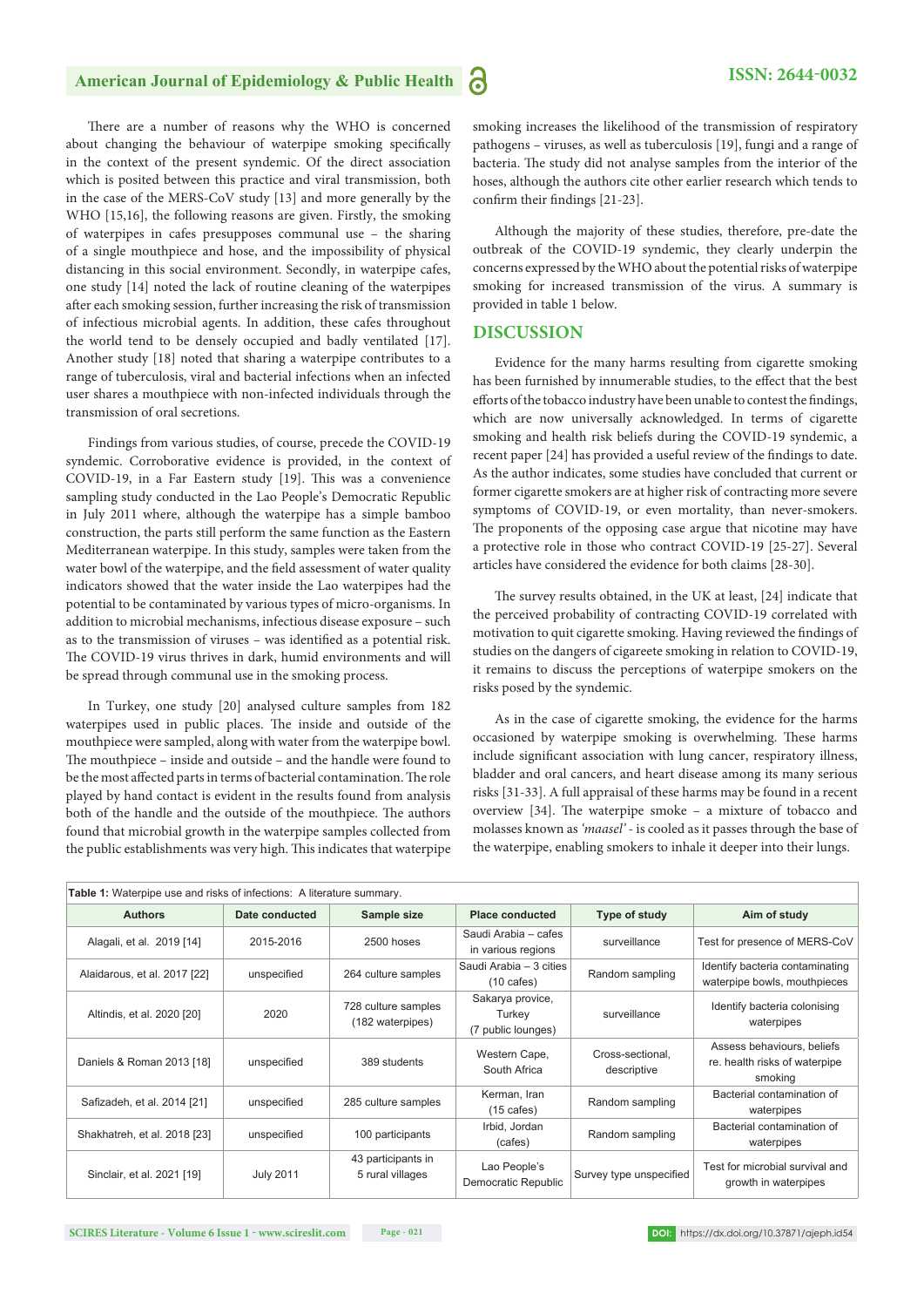## **American Journal of Epidemiology & Public Health ISSN: 2644-0032**

However, despite such evidence, waterpipe smoking is widely considered to be less harmful than cigarette smoking [35]. There is a misconception that passing smoke through the water acts as a cleaning process to remove toxins [32] along with the view that the intermittent practice of waterpipe smoking is less harmful compared with the constant use of cigarettes [36,37]. A single waterpipe smoking session typically lasts for 30-90 minutes, during which time a large volume of smoke is produced. This contains the equivalent of 80 times more toxicants than those found in the smoke of a single cigarette [38]. The effect on smokers, and second-hand smokers, in cafes, homes or meeting places has serious health implications. The tobacco industry has played a role in promoting this confusion [37,39]. In fact, waterpipe users are exposed to many of the same toxic compounds as cigarette users, although at levels which are much higher [36,40].

While there are estimates of 100 million waterpipe smokers globally [38,41], these are less useful than national and regional studies in identifying trends. The WHO Tobacco Atlas [42] adopts such a national approach to the prevalence of waterpipe use, for example to identify trends in Syria, 1955-2000. Another study adopted the same approach for the Middle East and Europe. The principal trends have also been summarised [37]. Although prevalence is highest in the Middle East and North Africa, waterpipe use is growing rapidly in Europe and the Americas [31,43]. The practice declined during most of the 20<sup>th</sup> century, but waterpipe smoking saw a rapid increase in popularity in the 1990s coinciding with the introduction of sweetened waterpipe tobacco ('maasel'). The tobacco industry commercialised and glamourised the practice on the internet and mass media, especially targeting the youth market. Studies of waterpipe smoking indicate increases since that time in most countries both for daily use and ever-use, with the greatest increases among the youth, both boys and girls [44]. A growing number of national studies confirm this trend while further confirmatory evidence is provided from the Global Youth Tobacco Surveys [45].

In a recent systematic review, the authors [43] draw attention to the management and prevention of waterpipe tobacco use, noting that waterpipe products are still tax exempt; although taxation has been effective in controlling cigarette smoking, this may not be the case with waterpipe use [34,44]. In the present situation of the presence of COVID-19, the association of waterpipe smoking with the restaurant and cafe culture - an influential factor in its growth and popularity – has induced some authorities to institute bans on these places. The Eastern Mediterranean Regional Office (EMRO) of the WHO has reminded its 19 member states that, as signatories to the Framework Convention on Tobacco Control, they have a legal obligation to ban smoking in all indoor public places. According to the WHO, 17 of the member countries have banned waterpipe use temporarily in public places [16], though full implementation of the legislation is necessary to put this into effect. The WHO EMRO has publicised the measures taken in Iran to ban waterpipe use in public places to limit the spread of COVID-19 [46] as an instance of what can be achieved through determined policy implementation.

The Eastern Mediterranean Region still has the highest prevalence of waterpipe smoking in the world [47]. Two recent studies from this region investigated the relationship between beliefs and tobacco use behaviours and the risk of COVID-19 infection among samples of smokers and never-smokers. Both studies included waterpipe smoking in their surveys. Firstly, in Iran, one study [48] included 89 waterpipe smokers among respondents in their online national survey. From the responses, 38.2% of waterpipe smokers considered that waterpipe smoking was related with spreading infection of COVID-19, compared with 14.6% of cigarette smokers who believed that cigarette smoking was related with spreading infection of COVID-19. Of all the 944 study participants as a whole, 29.1% thought that cigarette smoking was related with spreading COVID-19 infection, compared with 49.4% who believed that waterpipe smoking and spreading COVID-19 were related. The survey also found that waterpipe smokers (approximately 1 in 4) were more likely than cigarette smokers and never-smokers to believe that smoking waterpipe at home was safe during the syndemic, and that smoking waterpipe would have a protective effect and lead to more rapid recovery if they were to be infected with COVID-19. This is all the more concerning, since in Iran waterpipe-home delivery services have become popular with the closure of cafes due to government bans [48]. Such perceptions of the safety of waterpipe smoking will increase risk for the smokers themselves and those – such as the family in the home – with whom they interact.

A second study into health beliefs and tobacco use during the syndemic also included waterpipe smokers among the participants. In Jordan, an online survey conducted in March 2021 [49] included 2424 participants. Among the findings related to waterpipe smoking, respondents recorded their opinions on the relationship between smoking and domains of COVID-19 such as risk and spread of infection, safety concerns of smoking in public places and the home, clinical outcome and the belief in the protective effective of nicotine. Approximately 38.2%, 72.9% and 44.6% of respondents believed that cigarette smoking, waterpipe smoking and e-cigarette smoking respectively were related to the risk of contracting COVID-19. Clearly, participants considered that waterpipe smoking constituted a much higher risk. About 74% also considered that severity of COVID-19 would be worse for waterpipe smokers, ans almost 80% believed that waterpipe smoking in public places was unsafe during the syndemic.

#### **CONCLUSION**

All the evidence suggests that waterpipe smoking poses its own unique set of risks and hazards during the COVID-19 syndemic. When combined with the well-established dangers of tobacco use in causing mortality and morbidity, contributing to a wide range of illnesses, the particular features of waterpipe smoking – the social setting, the apparatus used, the perceptions of waterpipe smokers themselves – all present a cause for concern.

This review has concentrated on the research conducted in the Middle East region, both before and during the COVID-19 syndemic. While this region constitutes the highest use of waterpipe smoking, it is necessary to emphasise again that a growing body of research has alerted health authorities on the growing widespread use of waterpipes as a global problem, along with e-cigarettes and even e-hookah innovative products promoted by the tobacco industry. Misinformation disseminated by the industry has aided in influencing perceptions and endangering lives.

More information is now required on motivation specifically to quit waterpipe smoking since the start of the syndemic, along with an appraisal of the effect of bans on waterpipe cafes in those countries where such bans have been applied.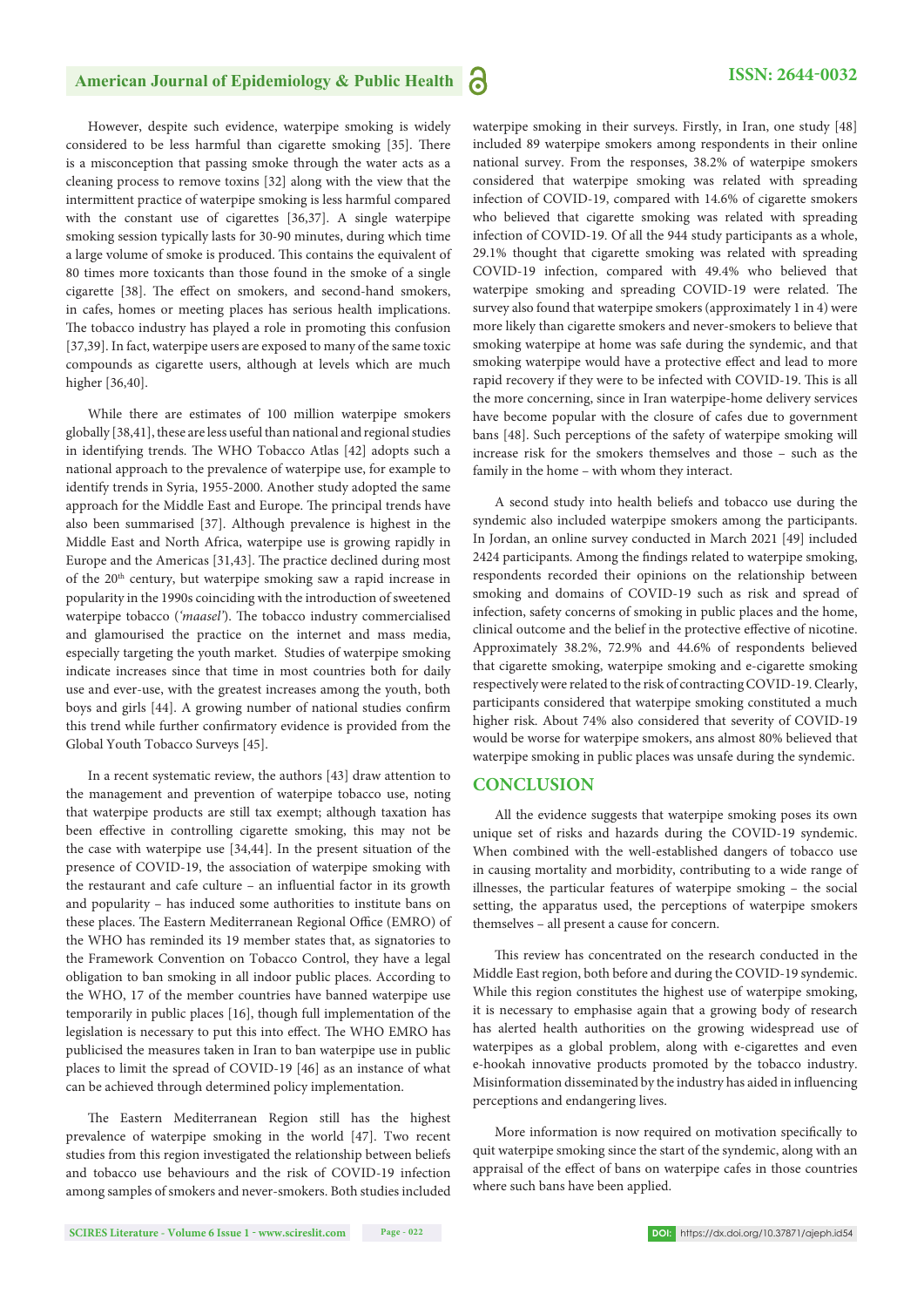#### **REFERENCES**

- 1. Di Renzo L, Gualtieri P, Pivari F, Soldati L, Attinà A, Cinelli G, Leggeri C, Caparello G, Barrea L, Scerbo F, Esposito E, De Lorenzo A. Eating habits and lifestyle changes during COVID-19 lockdown: an Italian survey. J Transl Med. 2020 Jun 8;18(1):229. doi: 10.1186/s12967-020-02399-5. PMID: 32513197; PMCID: PMC7278251.
- 2. Runacres A, Mackintosh KA, Knight RL, Sheeran L, Thatcher R, Shelley J, McNarry MA. Impact of the COVID-19 Pandemic on Sedentary Time and Behaviour in Children and Adults: A Systematic Review and Meta-Analysis. Int J Environ Res Public Health. 2021 Oct 27;18(21):11286. doi: 10.3390/ ijerph182111286. PMID: 34769800; PMCID: PMC8583678.
- 3. Fernández-Artamendi S, Ruiz MJ, López-Núñez C. Analyzing the Behavior of Cannabis Users during the COVID-19 Confinement in Spain. Int J Environ Res Public Health. 2021 Oct 28; 18(21):11324. doi: 10.3390/ijerph182111324. PMID: 34769848; PMCID: PMC8583130.
- 4. Horton R. Offline: COVID-19 is not a pandemic. The Lancet. 2020 Sep 26;396(10255):874. doi: 10.1016/S1040-6736(20)32000-6.
- 5. Mendenhall E. The COVID-19 syndemic is not global: context matters. The Lancet. 2020 Nov 28;396(10264):1371. doi: 10.1016/S0140-6736(20)32218- 2.
- 6. Courtin E, Vineis P. COVID-19 as a Syndemic. Front Public Health. 2021 Sep 9;9:763830. doi: 10.3389/fpubh.2021.763830. PMID: 34568273; PMCID: PMC8459739.
- 7. Gaiha SM, Cheng J, Halpern-Felsher B. Association Between Youth Smoking, Electronic Cigarette Use, and COVID-19. J Adolesc Health. 2020 Oct;67(4):519-523. doi: 10.1016/j.jadohealth.2020.07.002. Epub 2020 Aug 11. PMID: 32798097; PMCID: PMC7417895.
- 8. Nemati S, Rafei A, Mehrtash H, Freedman N, Fotouhi A, Zendehdel K. Socioeconomic inequality in prevalence of cigarette and Water-pipe smoking among Iranian adults. A blinder-Oaxaca decomposition Analysis. Basic and Clinical Cancer Research. 2019;11(4):156-165.
- 9. Sreeramareddy CT, Acharya K. Trends in Prevalence of Tobacco Use by Sex and Socioeconomic Status in 22 Sub-Saharan African Countries, 2003-2019. JAMA Netw Open. 2021 Dec 1;4(12):e2137820. doi: 10.1001/ jamanetworkopen.2021.37820. PMID: 34878548; PMCID: PMC8655603.
- 10. Hosseinpoor AR, Parker LA, Tursan d'Espaignet E, Chatterji S. Socioeconomic inequality in smoking in low-income and middle-income countries: results from the World Health Survey. PLoS One. 2012;7(8):e42843. doi: 10.1371/journal. pone.0042843. Epub 2012 Aug 29. PMID: 22952617; PMCID: PMC3430638.
- 11. Casetta B, Videla AJ, Bardach A, Morello P, Soto N, Lee K, Camacho PA, Hermoza Moquillaza RV, Ciapponi A. Association Between Cigarette Smoking Prevalence and Income Level: A Systematic Review and Meta-Analysis. Nicotine Tob Res. 2017 Nov 7;19(12):1401-1407. doi: 10.1093/ntr/ ntw266. PMID: 27679607.
- 12. Pare G, Kitsiou S. Chapter 9: Methods for Literature Reviews. In Lau F, Kuziemsky C. (editors): Handbook of eHealth Evaluation: An Evidence-Based Approach. [Internet]. Victoria [BC]: University of Victoria; 2017.
- 13. Shekhar S, Hannah-Shmouni F. Hookah smoking and COVID-19: call for action. CMAJ. 2020 Apr 27;192(17):E462. doi: 10.1503/cmaj.75332. PMID: 32392495; PMCID: PMC7207196.
- 14. Alagaili AN, Briese T, Amor NMS, Mohammed OB, Lipkin WI. Waterpipe smoking as a public health risk: Potential risk for transmission of MERS-CoV. Saudi J Biol Sci. 2019 Jul;26(5):938-941. doi: 10.1016/j.sjbs.2018.05.006. Epub 2018 May 3. PMID: 31303822; PMCID: PMC6600605.
- 15. World Health Organization Eastern Mediterranean Regional Office (WHO, EMRO) Tobacco Free Initiative (2022 (i)). COVID-19 and beyond: banning tobacco and e-cigarettes in public places is a public health must. January 04, 2022. https://bit.ly/3joeTLB
- 16. World Health Organization (WHO) Fact Sheet. Waterpipe Tobacco Smoking and Health. 2015.
- 17. Kalan ME, Ghobadi H, Taleb ZB, Adham D, Cobb CO, Ward KD, Behaleh R, Fazlzadeh M. COVID-19 and beliefs about tobacco use: an online crosssectional study in Iran. Environ Sci Pollut Res Int. 2021 Aug;28(30):40346- 40354. doi: 10.1007/s11356-020-11038-x. Epub 2020 Oct 7. PMID: 33029777; PMCID: PMC7541093.
- 18. Daniels KE, Roman NV. A descriptive study of the perceptions and behaviors of waterpipe use by university students in the Western Cape, South Africa. Tob Induc Dis. 2013 Feb 8;11(1):4. doi: 10.1186/1617-9625-11-4. PMID: 23394683; PMCID: PMC3600009.
- 19. Sinclair RG, Somsamouth K, Sahar D, Englert R, Singh P. Microbial contamination in the communal-use Lao tobacco waterpipe. Int Health. 2021 Jul 3;13(4):344-349. doi: 10.1093/inthealth/ihaa078. PMID: 33049758; PMCID: PMC7665567.
- 20. Altindis M, Koroglu M, Demiray T, Yilmaz K, Baran Inci M, Olmez M, Altindis S, Erkorkmaz U. Microbial contamination and infection risks of narghile besides hazards of tobacco. Cent Eur J Public Health. 2020 Mar;28(1):74-78. doi: 10.21101/cejph.a5814. PMID: 32228822.
- 21. Safizadeh H, Moradi M, Rad MR, Nakhaee N. Bacterial contamination of different components of the waterpipe. Int J Tuberc Lung Dis. 2014 Aug;18(8):988-91. doi: 10.5588/ijtld.14.0026. PMID: 25199017.
- 22. Alaidarous M, Alanazi M, Abdel-Hadi A. Isolation, Identification, and Antimicrobial Susceptibility of Bacteria Associated with Waterpipe Contaminants in Selected Area of Saudi Arabia. Biomed Res Int. 2017;2017:8042603. doi: 10.1155/2017/8042603. Epub 2017 Aug 28. PMID: 28932746; PMCID: PMC5592408.
- 23. Shakhatreh MAK, Khabour OF, Alzoubi KH, Masadeh MM, Hussein EI, Bshara GN. Alterations in oral microbial flora induced by waterpipe tobacco smoking. Int J Gen Med. 2018 Feb 2;11:47-54. doi: 10.2147/IJGM.S150553. PMID: 29440924; PMCID: PMC5799848.
- 24. Brown CRH. The relationship between COVID-19-specific health risk beliefs and the motivation to quit smoking: A UK-based survey. Drug Alcohol Depend. 2021 Oct 1;227:108981. doi: 10.1016/j.drugalcdep.2021.108981. Epub 2021 Aug 28. PMID: 34488076; PMCID: PMC8397491.
- 25. Simons D, Shahab L, Brown J, Perski O. The association of smoking status with SARS-CoV-2 infection, hospitalization and mortality from COVID-19: a living rapid evidence review with Bayesian meta-analyses (version 7). Addiction. 2021 Jun;116(6):1319-1368. doi: 10.1111/add.15276. Epub 2020 Nov 17. PMID: 33007104; PMCID: PMC7590402.
- 26. Lippi G, Henry BM. Active smoking is not associated with severity of coronavirus disease 2019 (COVID-19). Eur J Intern Med. 2020 May;75:107- 108. doi: 10.1016/j.ejim.2020.03.014. Epub 2020 Mar 16. PMID: 32192856; PMCID: PMC7118593.
- 27. Rossato M, Russo L, Mazzocut S, Di Vincenzo A, Fioretto P, Vettor R. Current smoking is not associated with COVID-19. Eur Respir J. 2020 Jun 4;55(6):2001290. doi: 10.1183/13993003.01290-2020. PMID: 32350106; PMCID: PMC7191113.
- 28. Cattaruzza MS, Zagà V, Gallus S, D'Argenio P, Gorini G. Tobacco smoking and COVID-19 pandemic: old and new issues. A summary of the evidence from the scientific literature. Acta Biomed. 2020 May 11;91(2):106-112. doi: 10.23750/abm.v91i2.9698. PMID: 32420934; PMCID: PMC7569632.
- 29. Samet JM. Tobacco Products and the Risks of SARS-CoV-2 Infection and COVID-19. Nicotine Tob Res. 2020 Dec 15;22(12 Suppl 2):S93-S95. doi: 10.1093/ntr/ntaa187. PMID: 33320258; PMCID: PMC7953960.
- 30. Shastri MD, Shukla SD, Chong WC, Kc R, Dua K, Patel RP, Peterson GM, O'Toole RF. Smoking and COVID-19: What we know so far. Respir Med. 2021 Jan;176:106237. doi: 10.1016/j.rmed.2020.106237. Epub 2020 Nov 19. PMID: 33246296; PMCID: PMC7674982.
- 31. Akl EA, Gunukula SK, Aleem S, Obeid R, Jaoude PA, Honeine R, Irani J. The prevalence of waterpipe tobacco smoking among the general and specific populations: a systematic review. BMC Public Health. 2011 Apr 19;11:244. doi: 10.1186/1471-2458-11-244. PMID: 21504559; PMCID: PMC3100253.